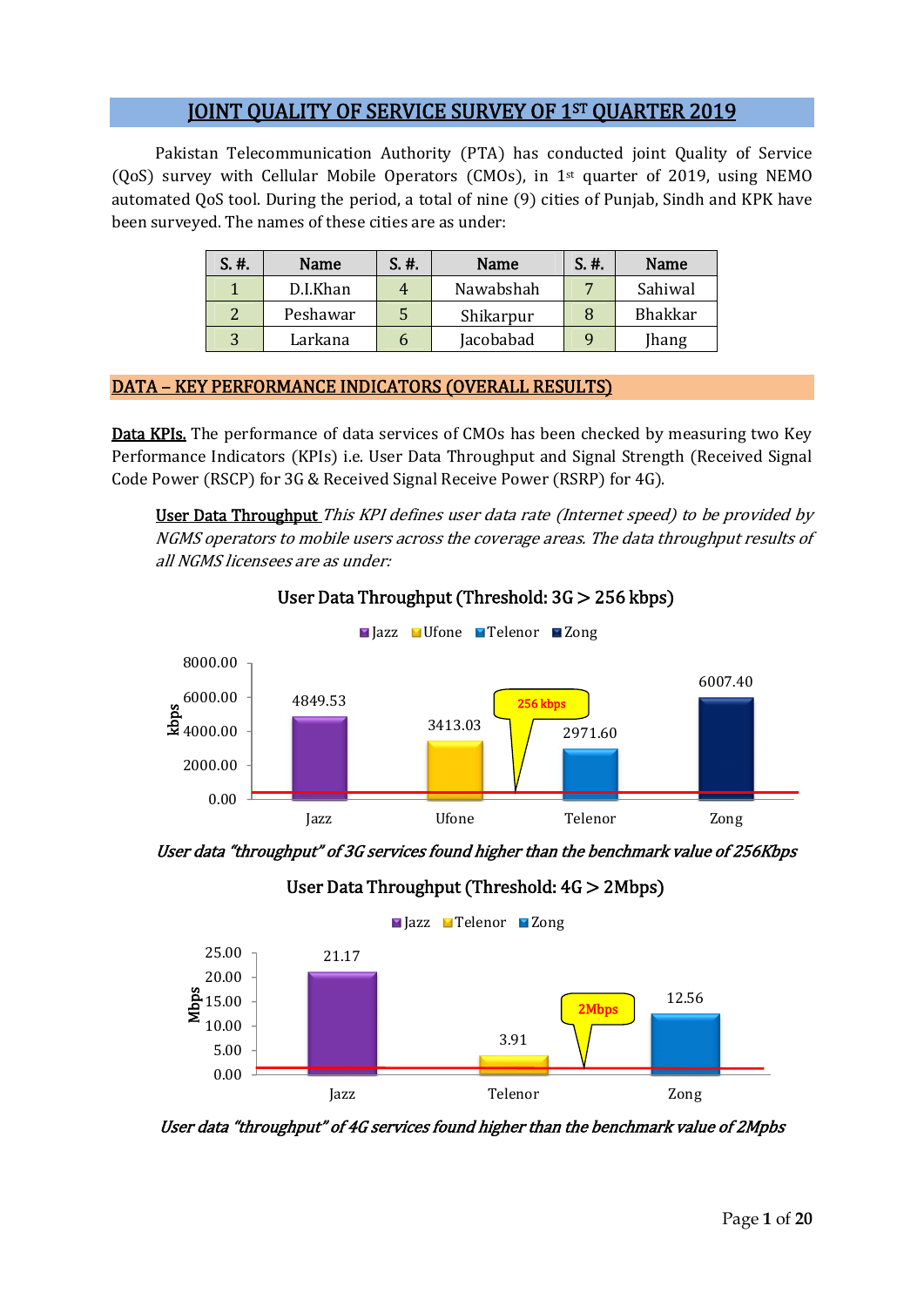SIGNAL STRENGTH. This KPI defines Received Signal Code Power (RSCP) for 3G and Received Signal Receive Power (RSRP) for 4G and denotes the power measured by a receiver on a particular physical communication channel. It is used as an indication of signal strength, as a handover criterion, in downlink power control, and to calculate path loss". The Signal Strength for NGMS licensees are as under:

Signal Strength (RSCP) - 3G (Threshold: Minimum -100dBm)



Signal Strength (RSCP) of 3G network has been observed greater than -100dBm threshold

value





Signal Strength (RSRP) of 4G network has been observed greater than -100dBm threshold value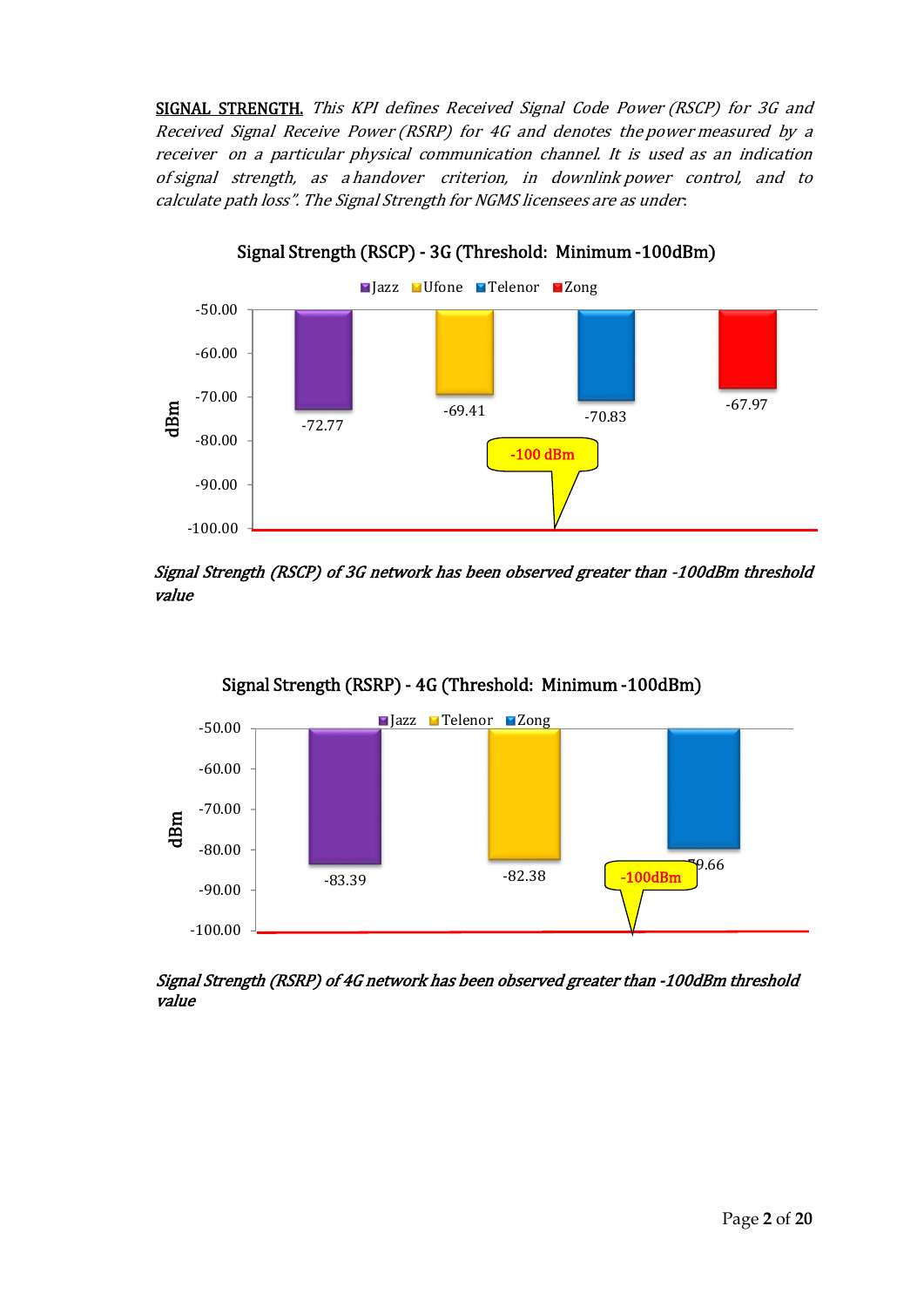#### VOICE – KEY PERFORMANCE INDICATORS (OVERALL RESULTS)

**Voice KPIs.** The performance of voice services of CMOs has been checked by measuring Network Down Time/Network Accessibility, Grade of Service, Service Accessibility, Call Connection Time, Call Completion Ratio, End-to-End Speech Quality and Session Abnormal Release Rate KPIs.

Network Accessibility. "The probability that mobile services are available to an end customer display of the network indicator on the mobile equipment".



Network Accessibility is converse of Network Down Time and its value found greater than threshold value of 99% of all the mobile operators

Grade of Service (GOS). "Grade of Service is probability that the end customer cannot access the mobile services when requested if it is offered by display of the network indicator on the mobile phone. In simple words, Grade of Service is Network Blocking".



All mobile operators are meeting the threshold value of Grade of Service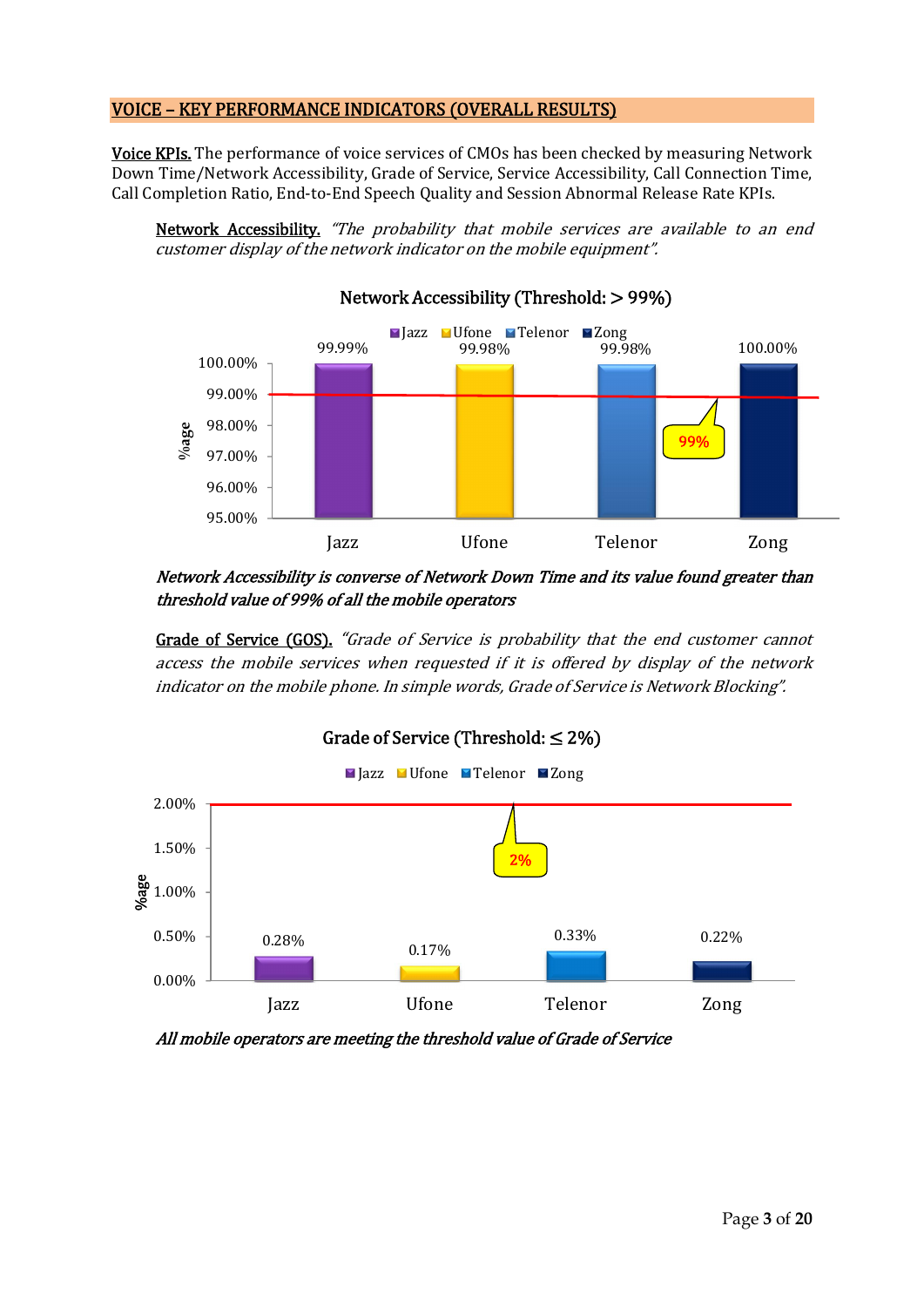Service Accessibility. "Service Accessibility is the probability that the user can access the desired service. A given network accessibility is a precondition for this phase".



Call Connection Time. "Call Connection Time is the time between sending of complete call initiation information by the caller and in return receipt of call setup notification. In simple words, it is time between dialing a number and hearing ring-back tone".



All CMOs are following the benchmark of Call Connection Time of 6.5 seconds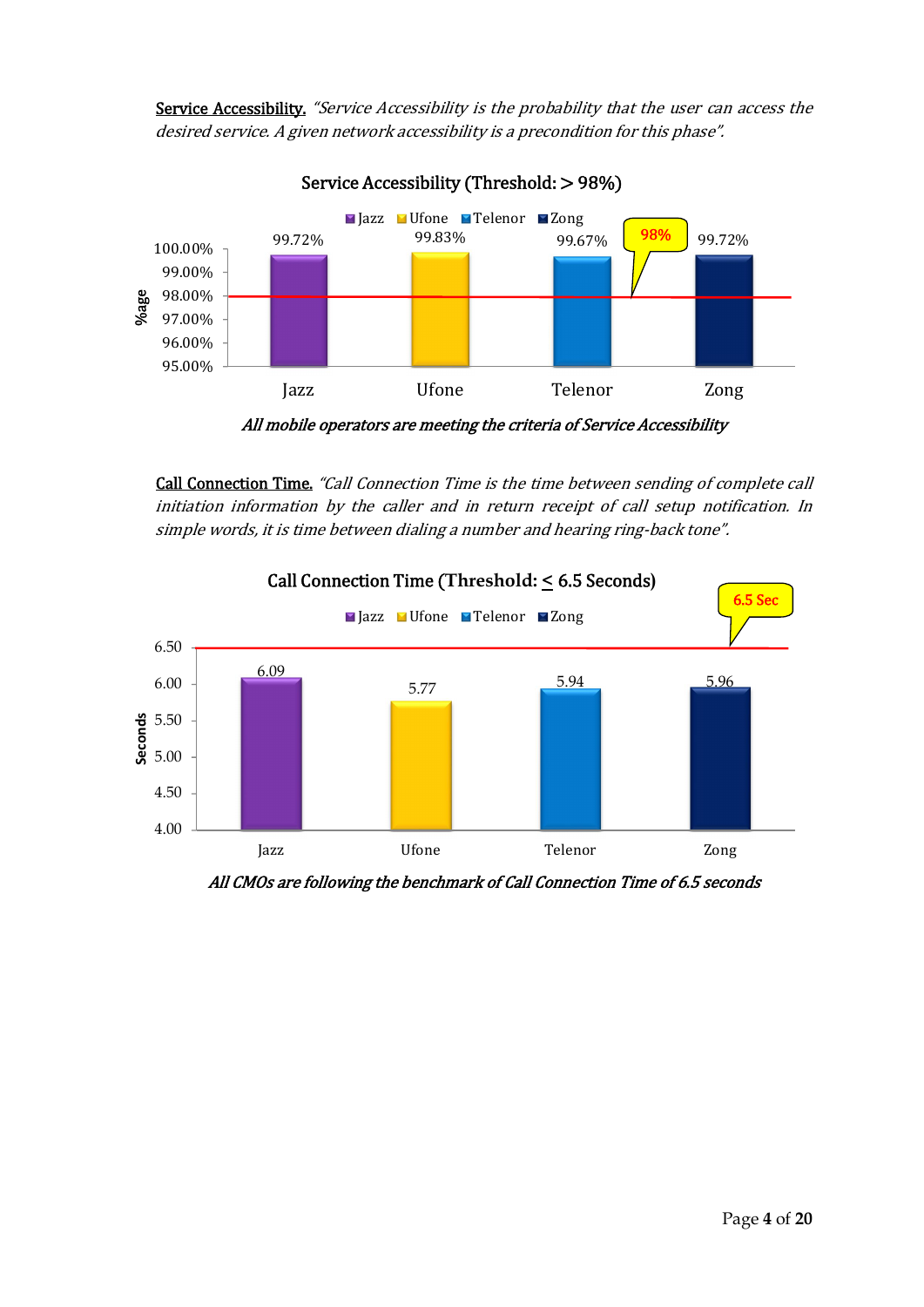Call Completion Ratio. "Call Completion Ratio is the probability that a service, once obtained, will continue to be provided under given conditions for a given time duration or until deliberately terminated by either caller (A-party) or receiver (B-party). In simple words, this KPI provides information about Call Drops".



Call Completion Ratio (Threshold: > 98%)

All mobile operators are meeting Call Completion Ratio threshold value of 98%

End-to-End Speech Quality. End-to-End Speech Quality is the degree of speech quality that a listener perceives at the terminal/mobile with a talker at the other end. In simple words, it provides information about clarity of voice.



End to End Speech Quality (Threshold: MOS > 3)

End-to-End Speech Quality /Mean Opinion Score (MOS) of all mobile operators found above the threshold value of 3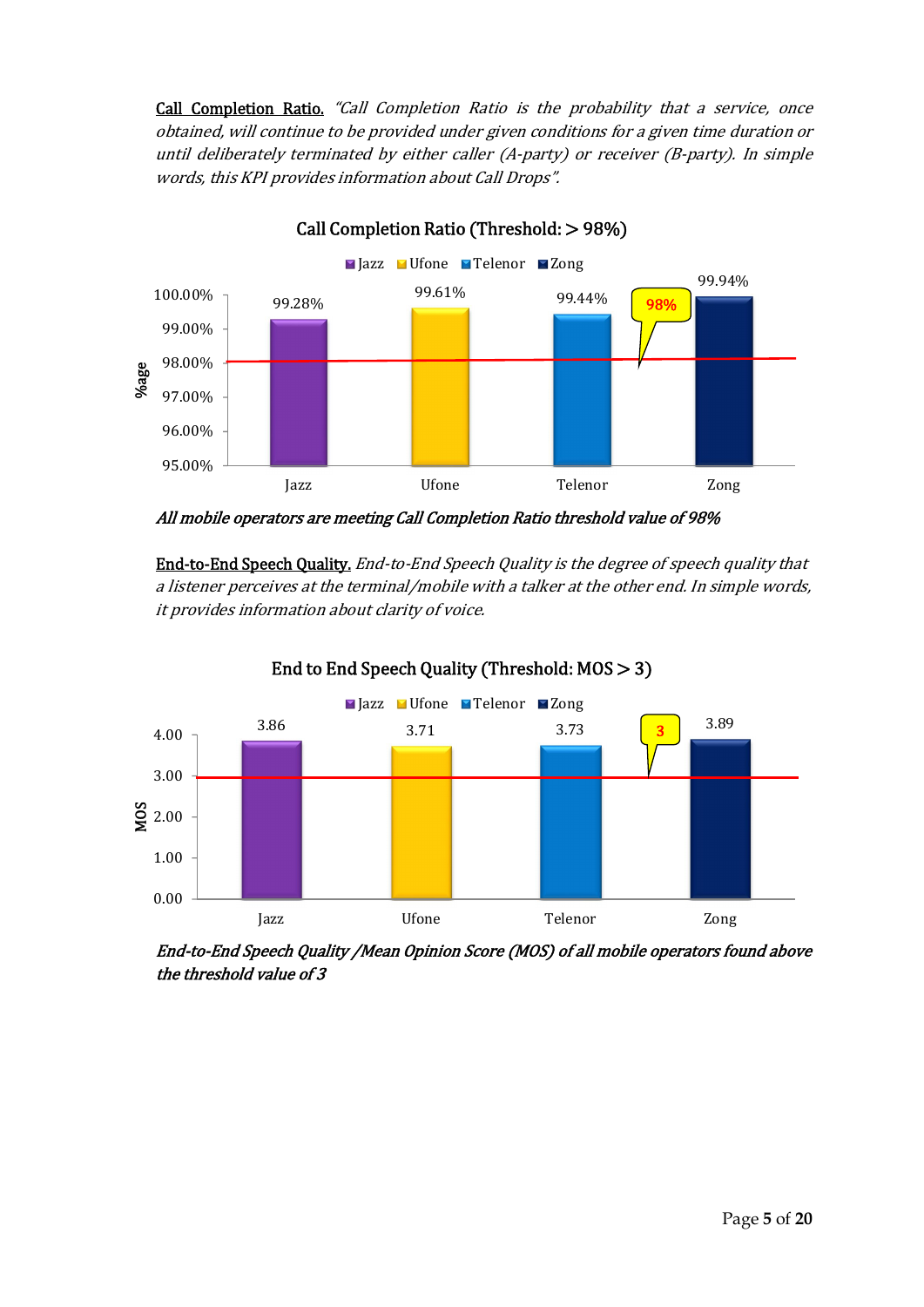Inter System Handover (ISHO) For Circuit Switched Voice. "Inter System Handover is the measurement of successfulness of Handover in 3G/2G for Circuit Switched Voice."



Inter System Handover of Circut Switched Voice  $(Threshold: > 98%)$ 

Inter System Handover of Circuit Switched Voice of all the mobile operators is above the threshold value of 98%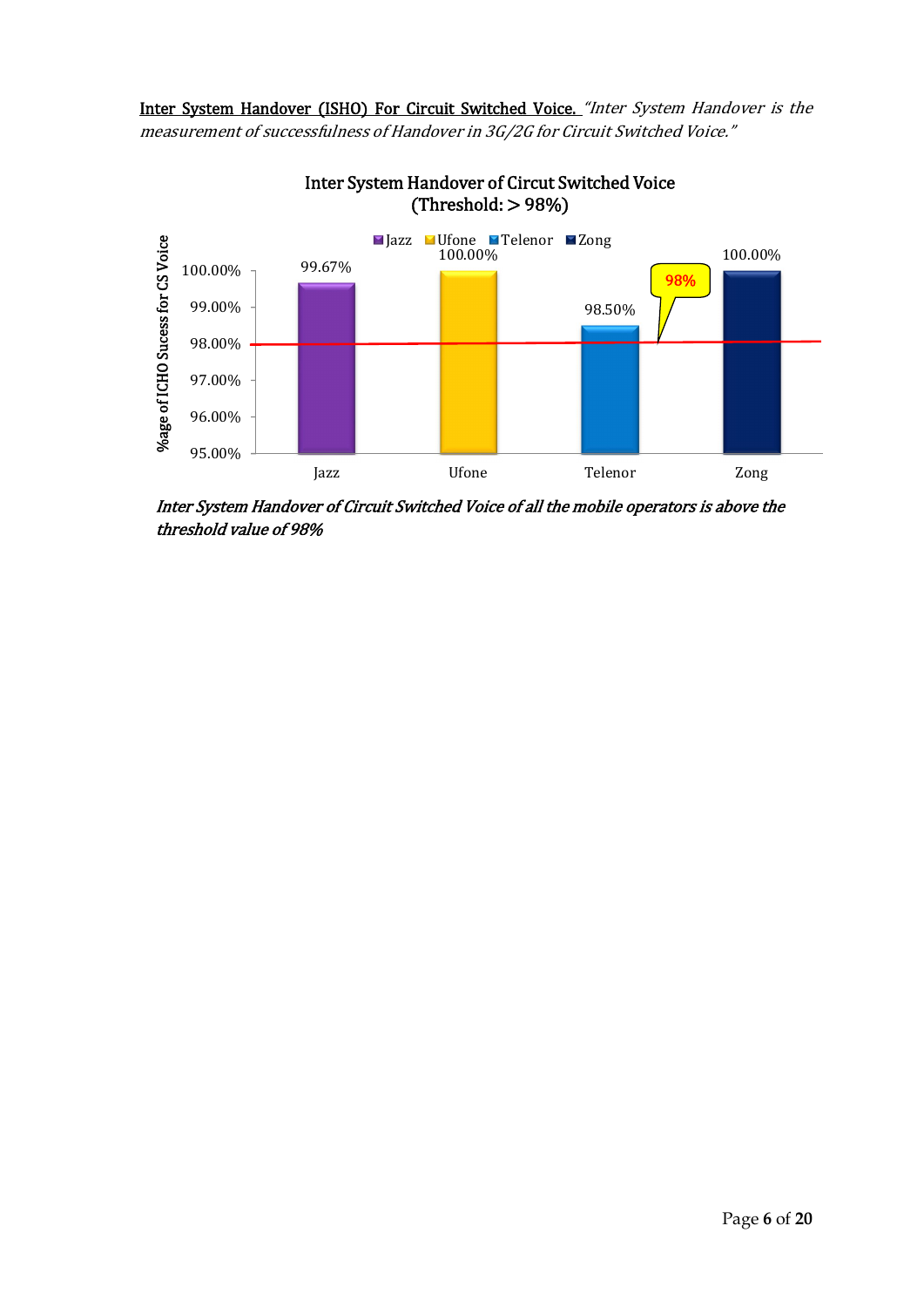#### SMS – KEY PERFORMANCE INDICATORS (OVERALL RESULTS)

SMS KPIs. The performance of SMS services of CMOs has been checked by measuring SMS Success Rate and End-to-End SMS Delivery Time KPIs.

SMS Success Rate. SMS Success Rate is the probability that the short message is delivered successfully, end-to-end when requested and display of the relevant information on the mobile phone. It provides information about successful delivery of SMS.



SMS Success Rate for all CMOs is above the threshold value of 99%

End-to-End SMS Delivery Time. End-to-End SMS Delivery Time is the time between sending a short message to a short message center and receiving the very same short message at intended mobile phone (receiver). It provides average time taken for delivery of short message from sender to recipient.



### End to End SMS Delivery Time (Threashold: 12 Sec

All CMOs are meeting the threshold for End-to-End SMS Delivery Time of 12 Seconds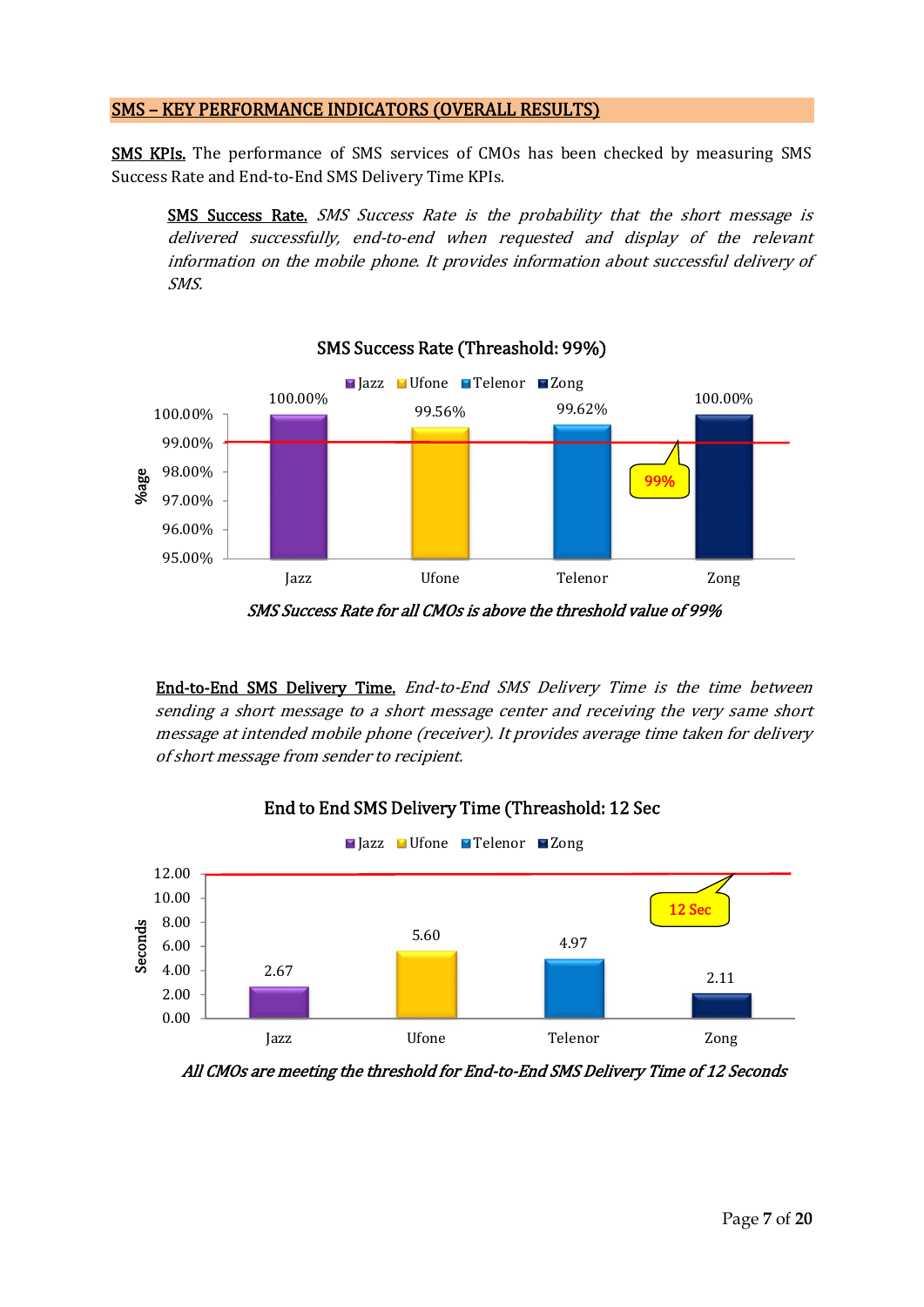

#### Page **8** of **20**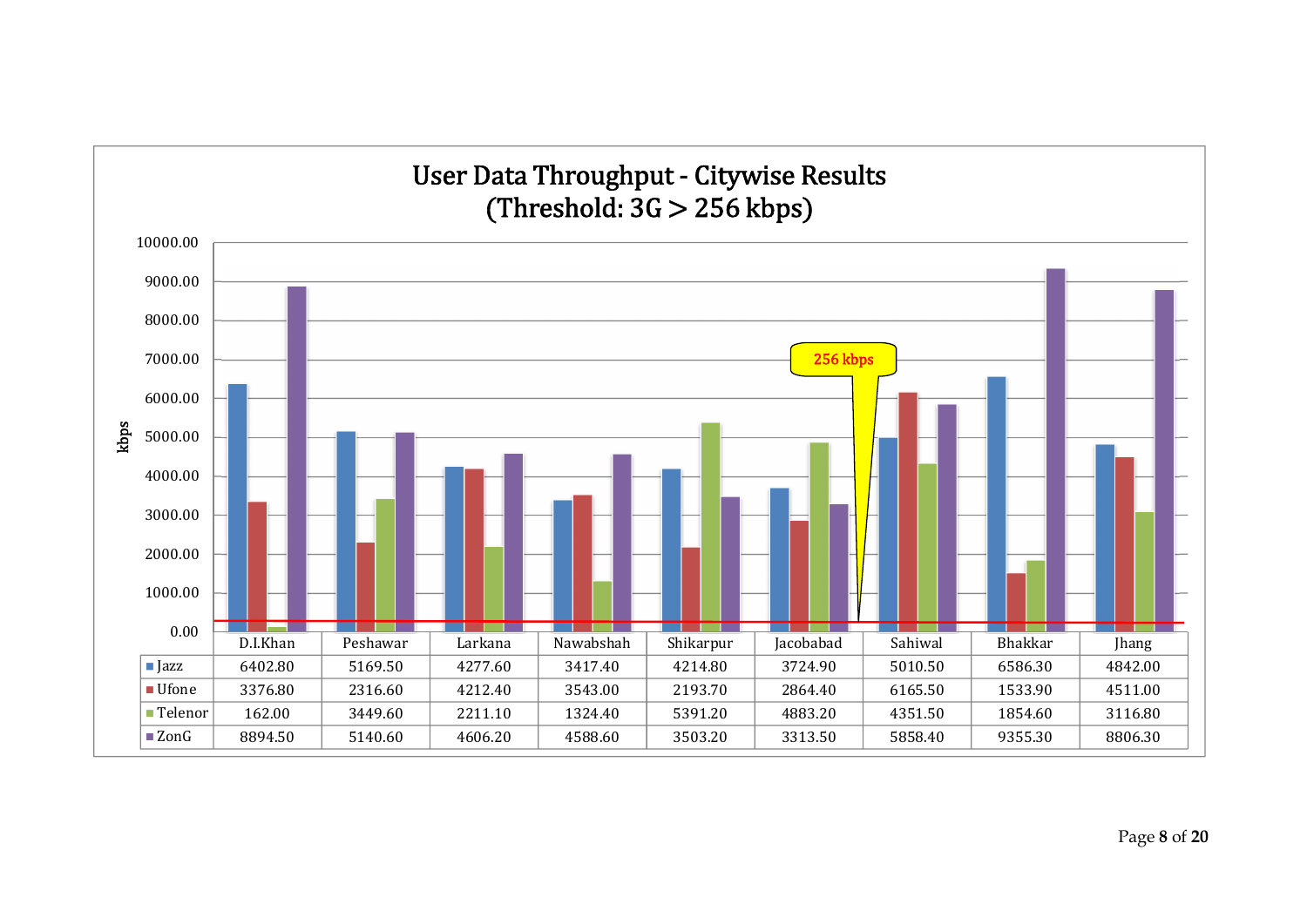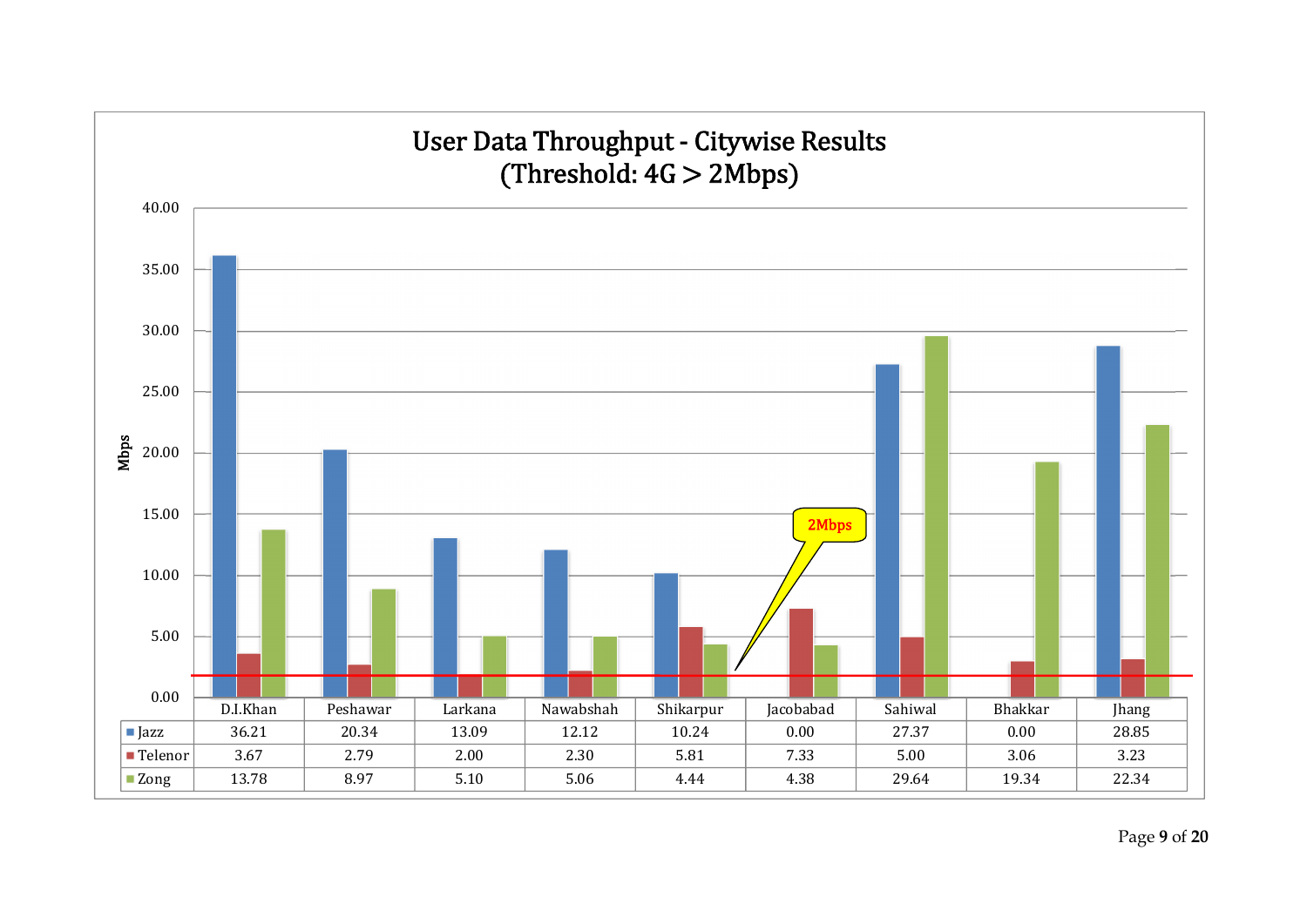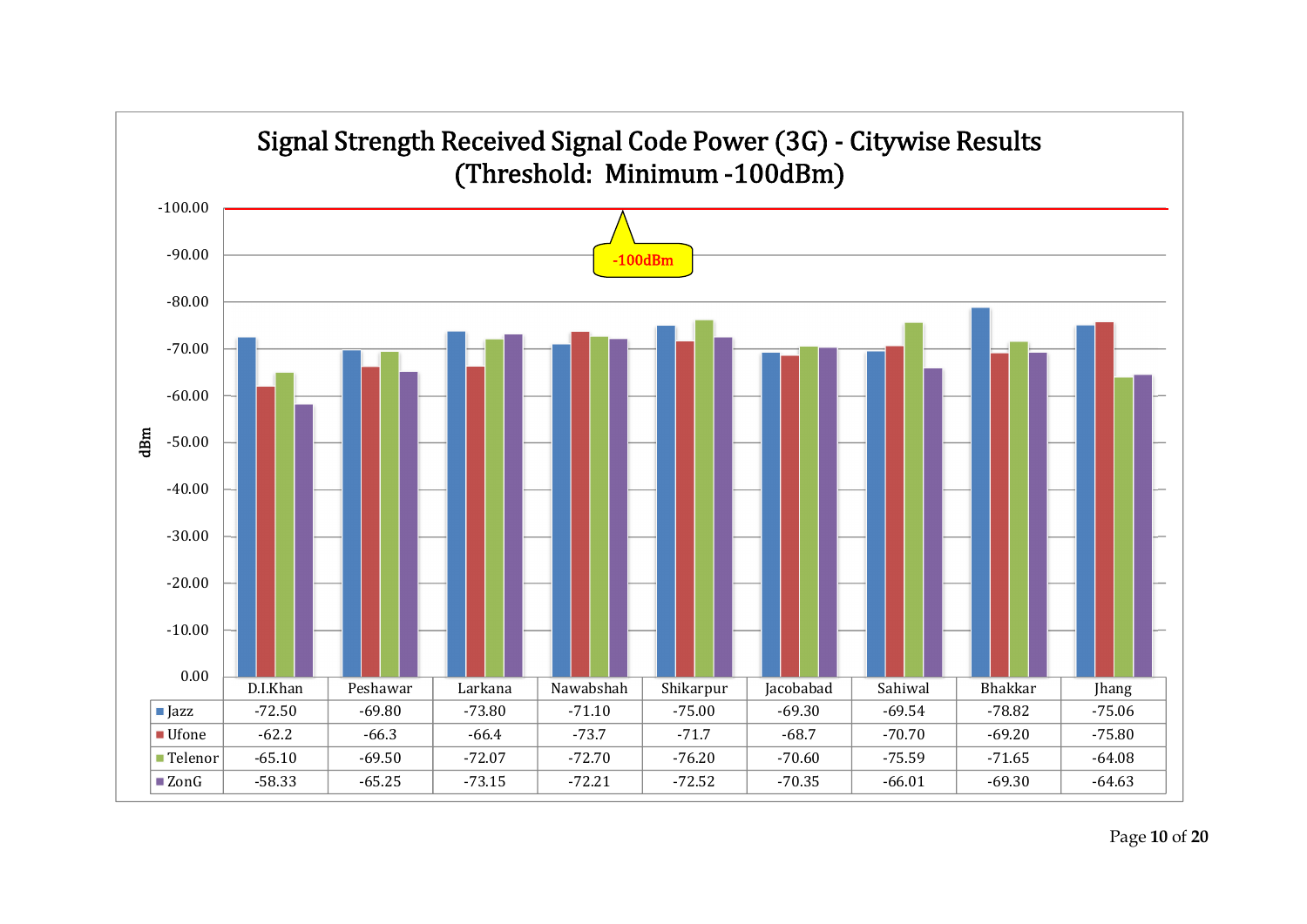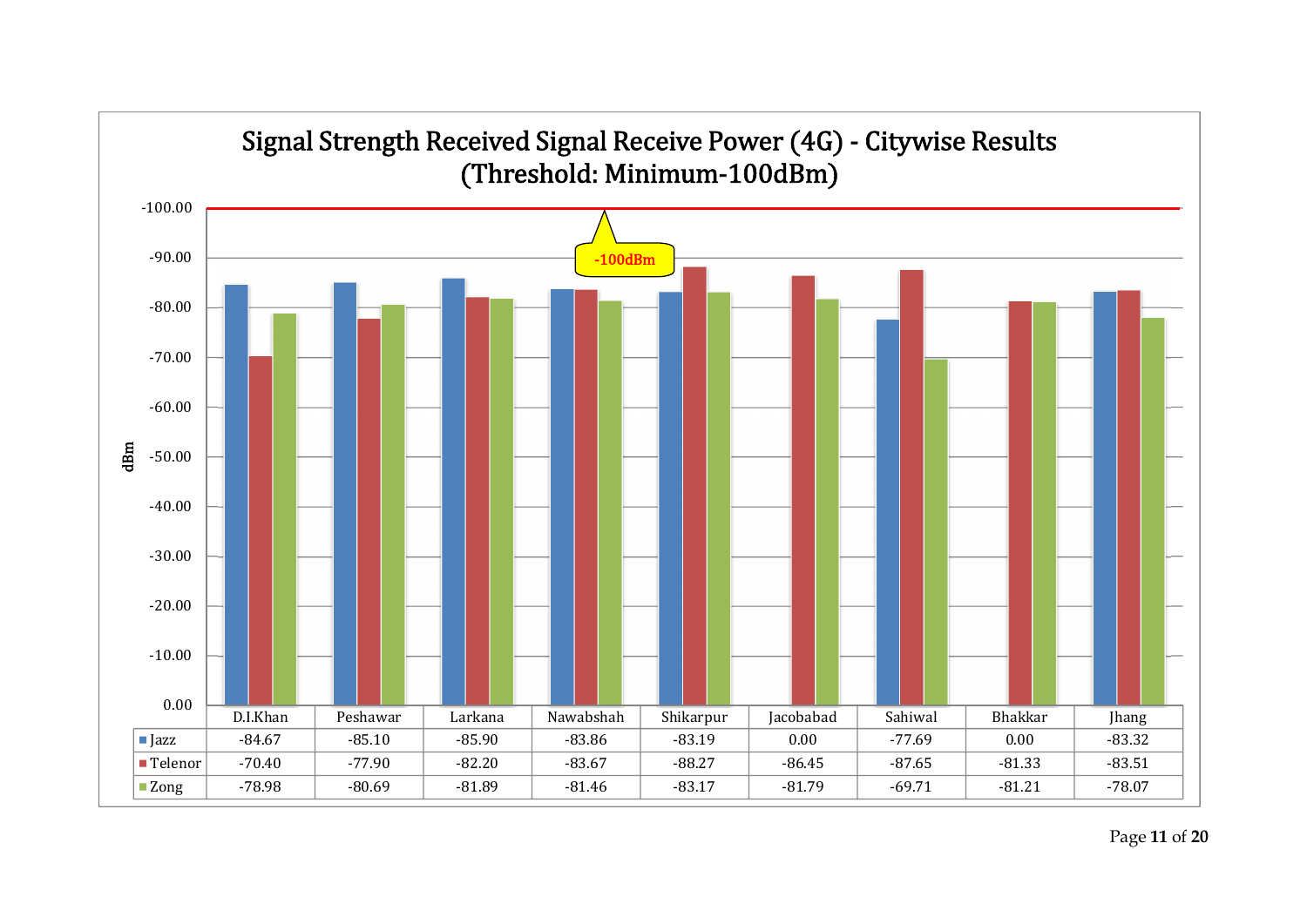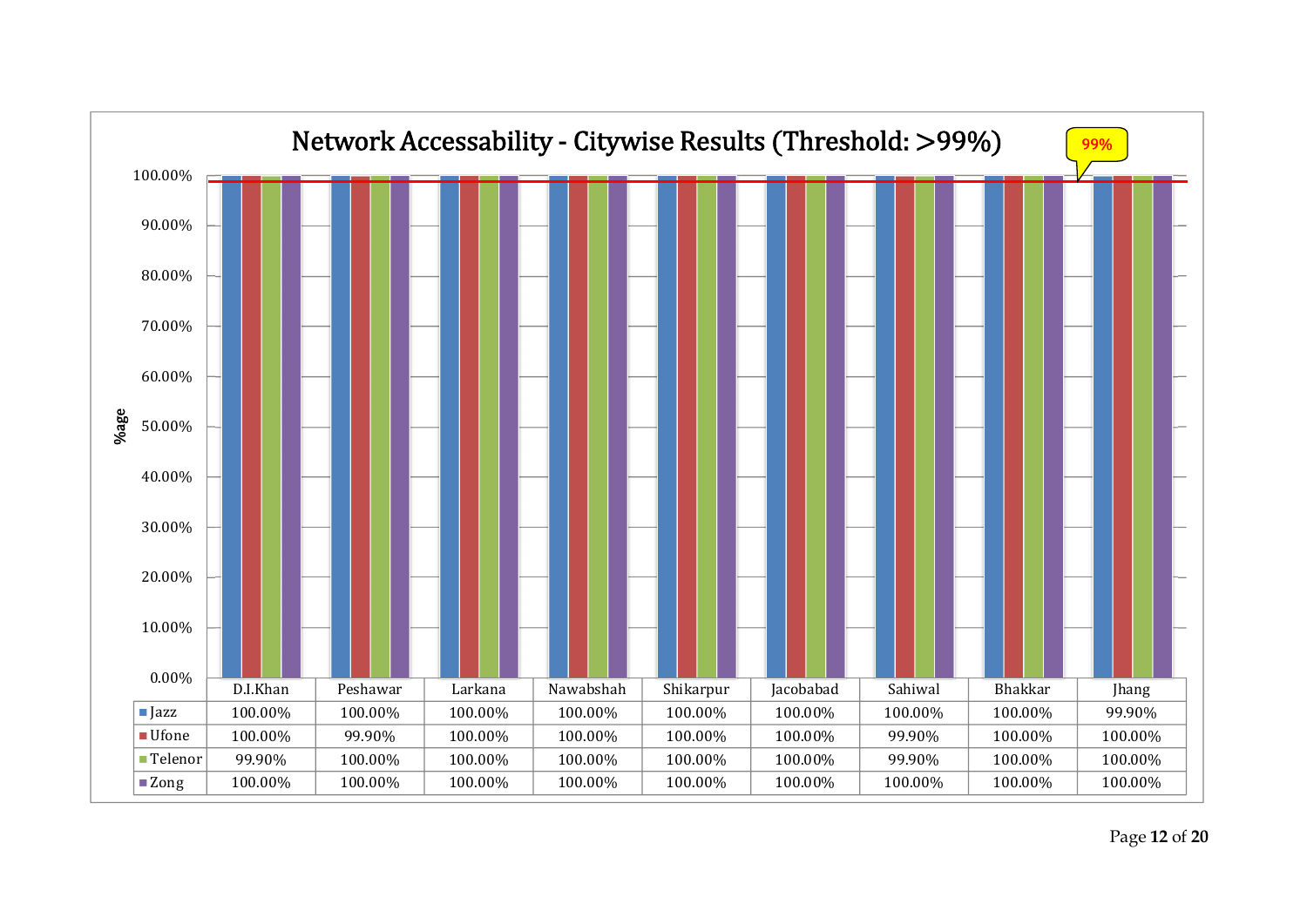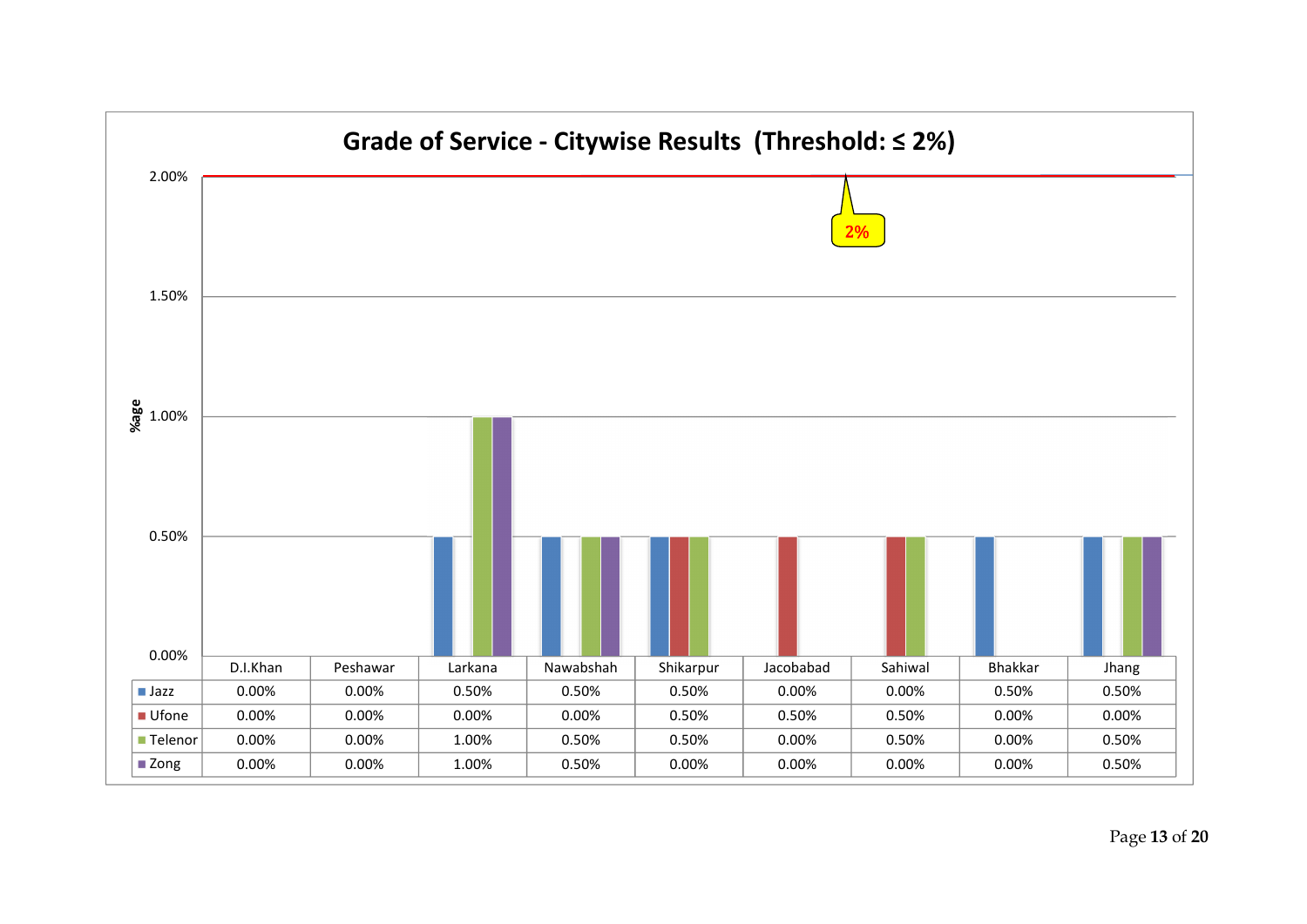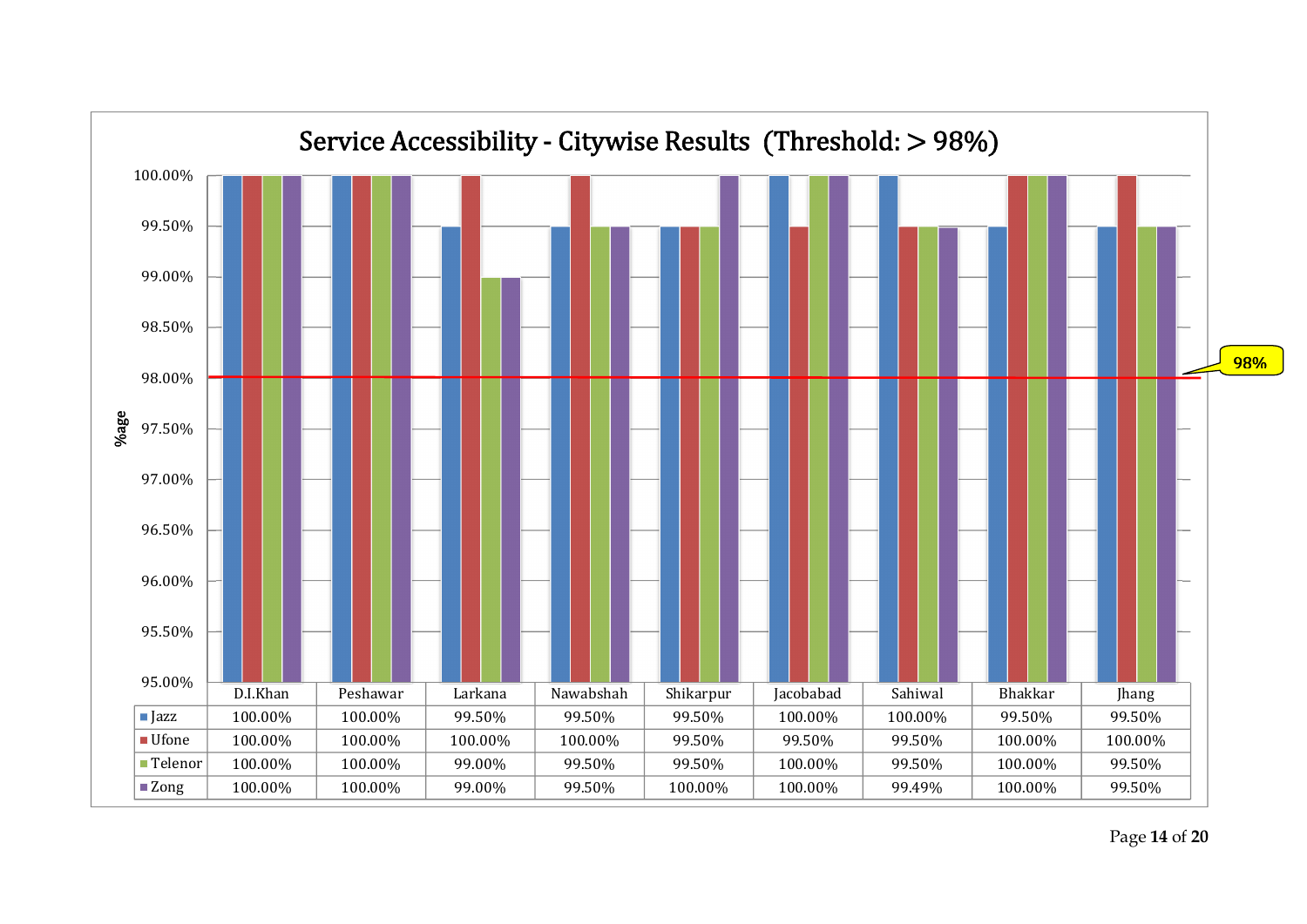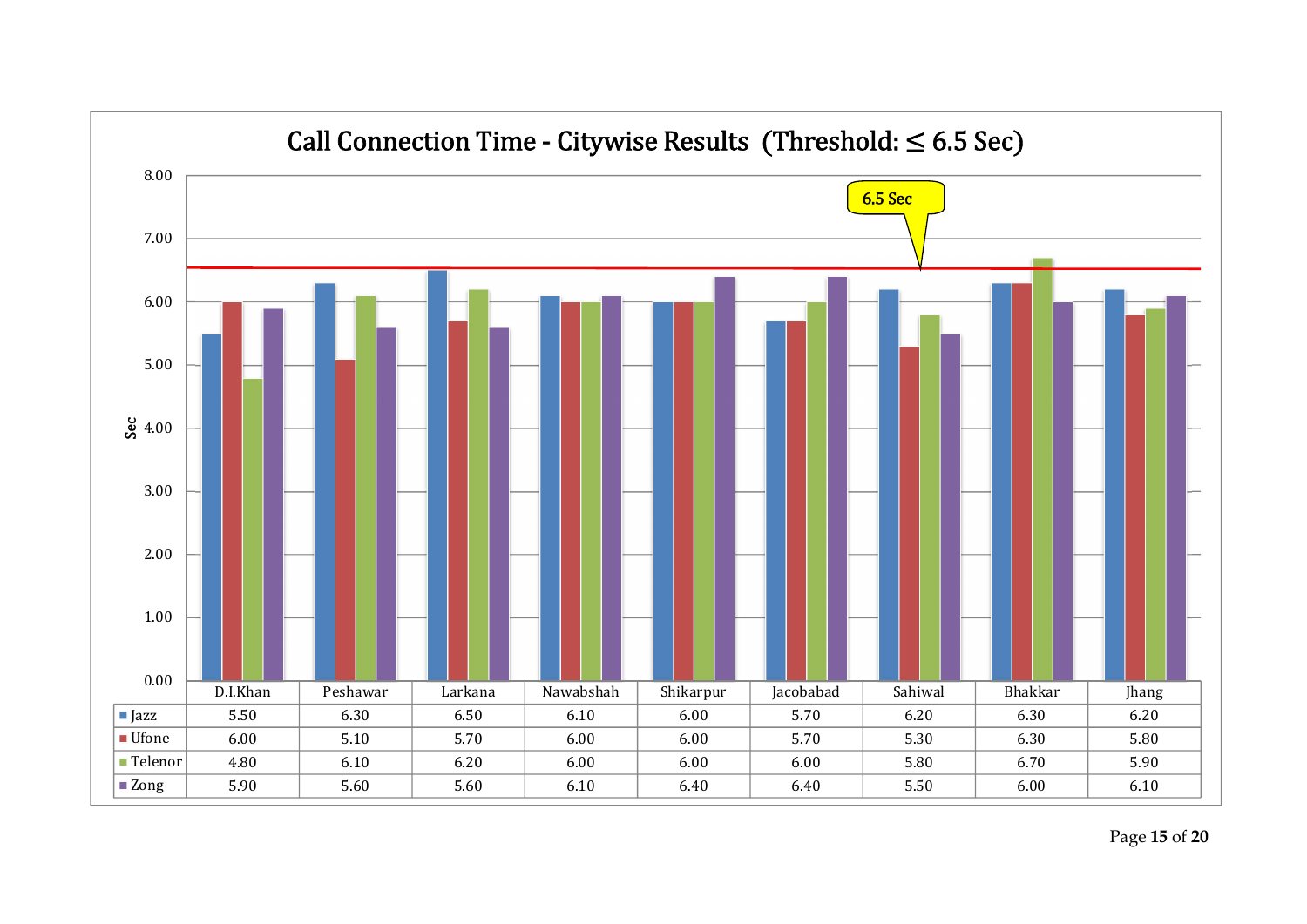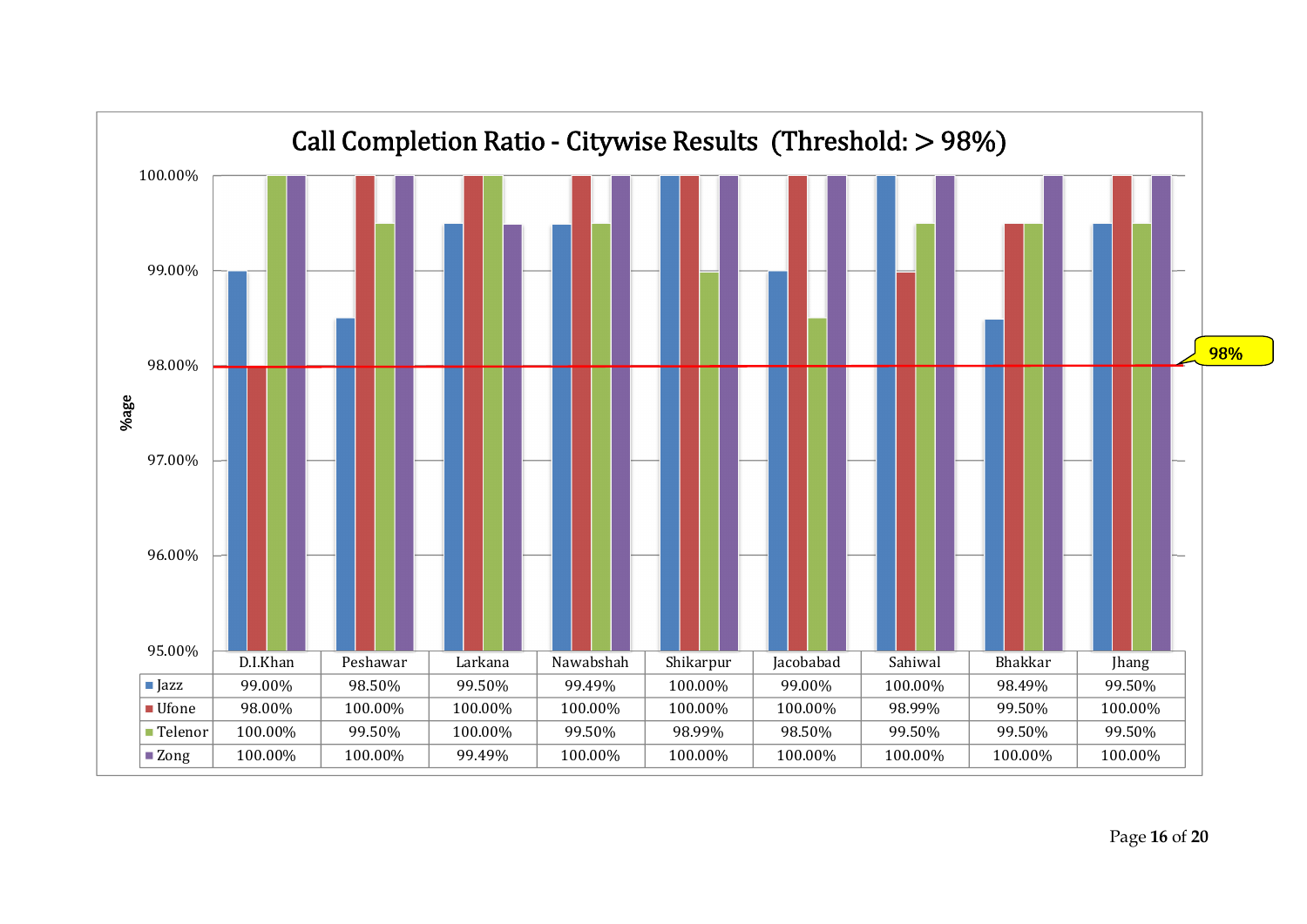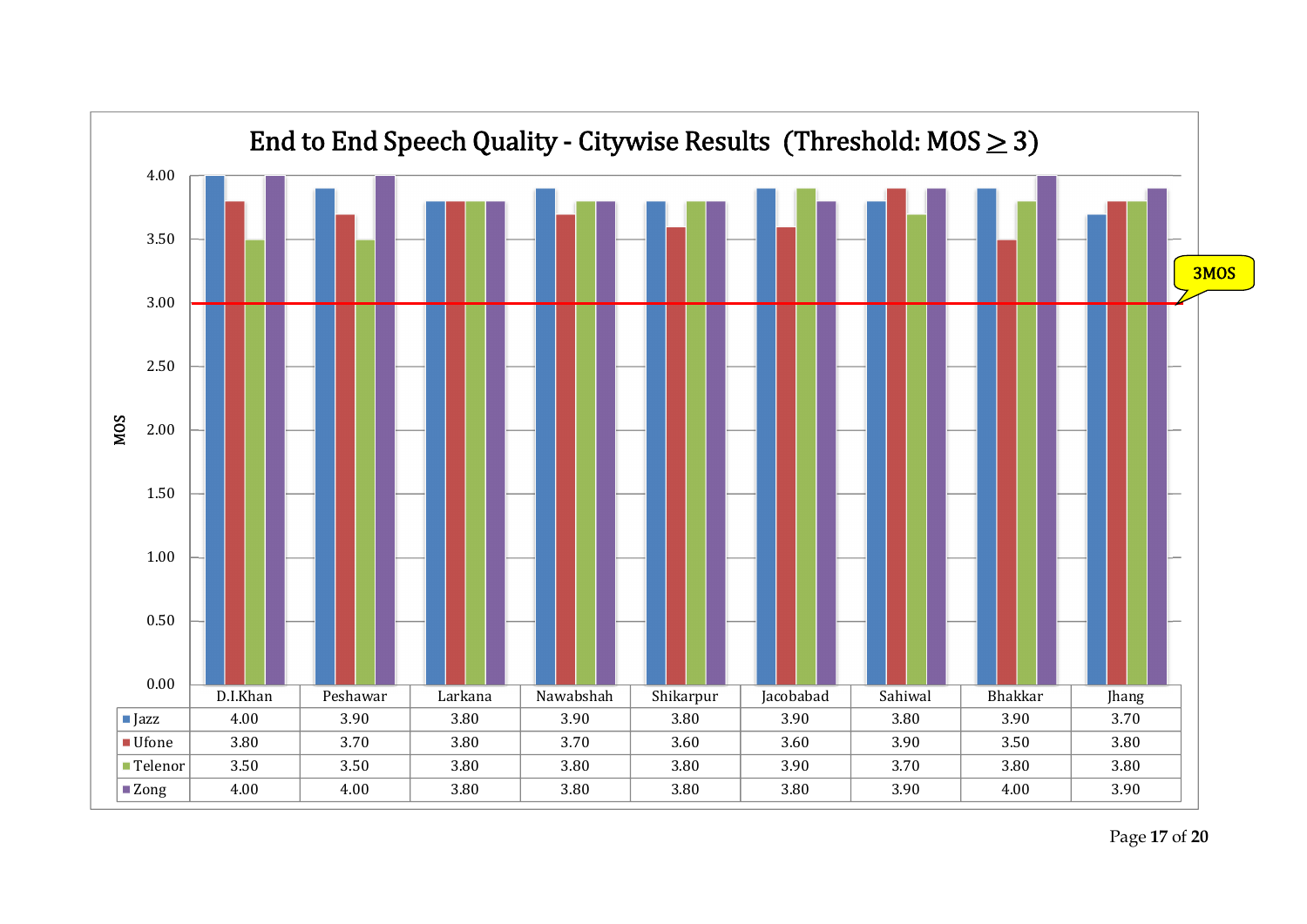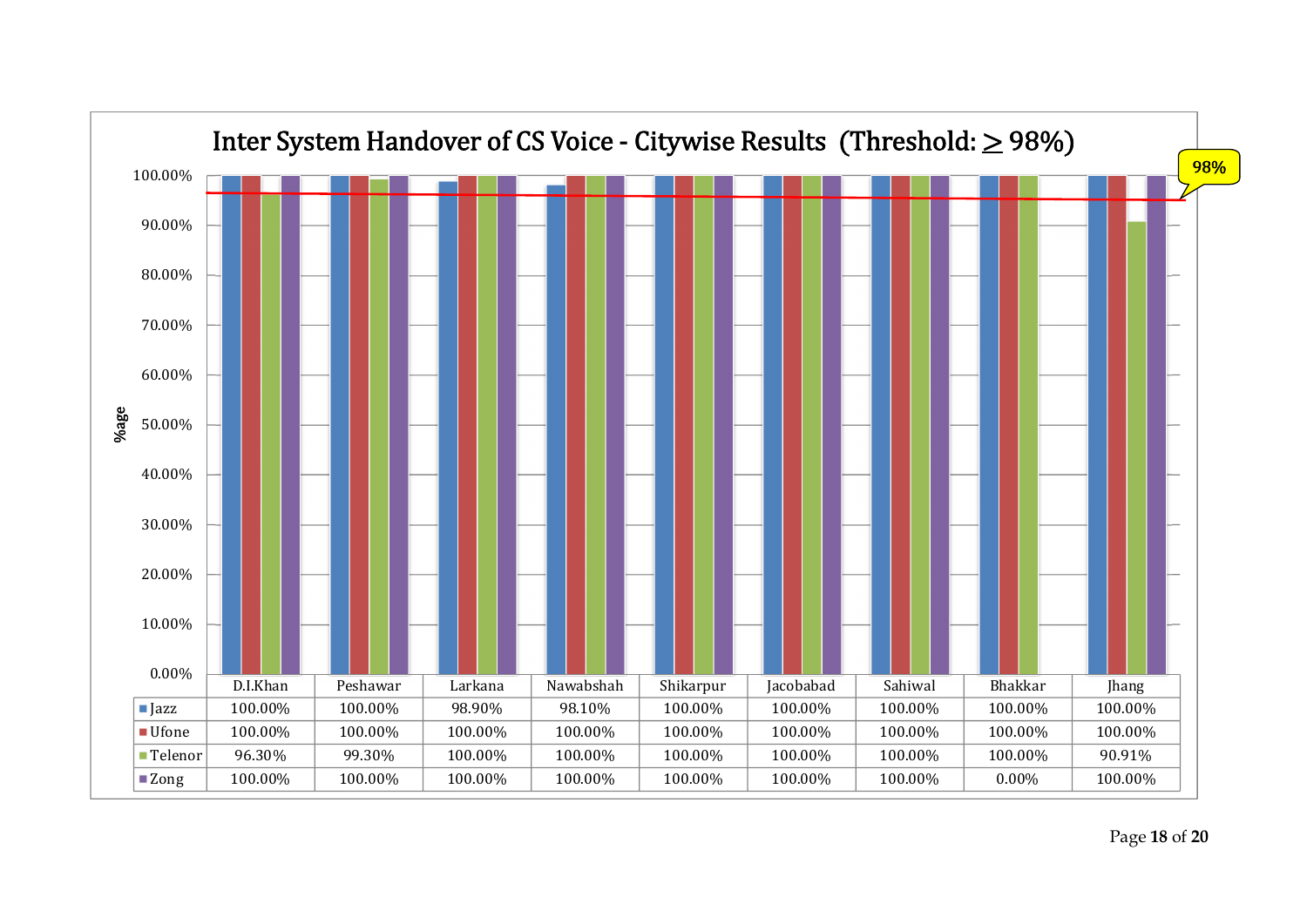